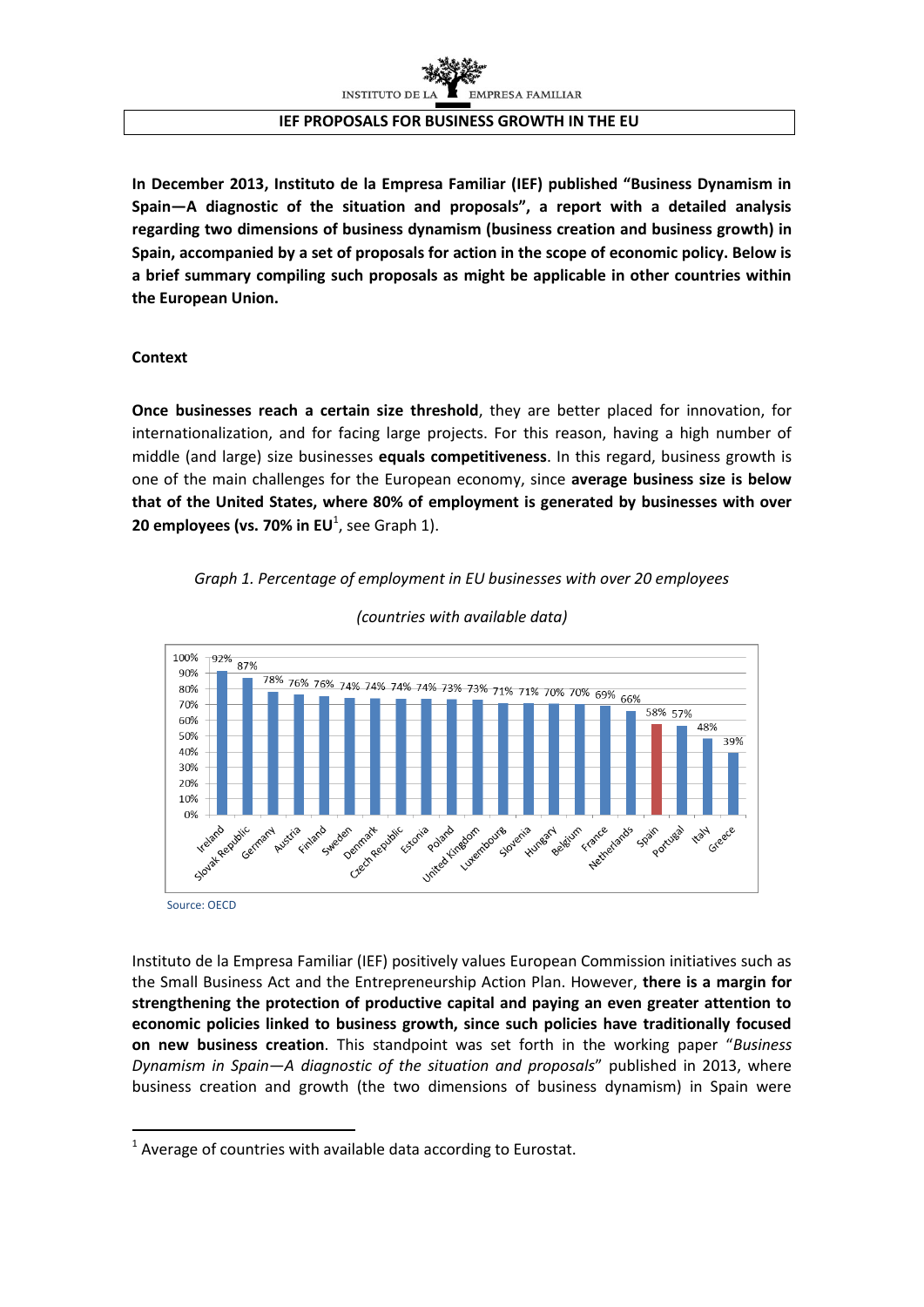

analysed. The report contributes more than 50 proposals for action to promote business growth.

#### **Family Business and Business Growth**

**In recent times, more and more voices spread the view that the family-run approach of businesses is a growth-limiting factor**. For example, an article in the Financial Times (*Most UK family-owned companies shun rapid growth*, October 15 2014).

We can certainly find some (limited) academic literature in support of these arguments. There is evidence, for example, that in certain countries (France and Norway), *non-listed* **family-run SMEs grow less than non-family SMEs**. **Instead, there is practical evidence to the contrary in the case of European** *listed* **businesses.** Similarly, associates of Instituto de la Empresa Familiar (IEF) are a clear counterexample showing how family management and business growth are two perfectly compatible concepts.

**The main setback for business growth in the case of family-run SMEs is the challenge of succession.** Eight out of ten family businesses fail when inherited by founders' descendants, while nine out of ten disappear by the third generation, according to a recent survey from PwC. Such a risk obviously reduces family businesses incentives for investment.

Given the on-going, strong demographic transition in Europe, the number of businesses facing a succession process will rise considerably, so this setback is likely to gain relevance in the future. According to data from the United Nations, population over 80 years will double in Europe in the next 30 years. **Thus it will become increasingly important to set a proper economic framework for SMEs—to take into consideration the interaction between family dimension and business growth.**

# **Proposals**

Below is a selection of proposals suggested by IEF in the document "Business dynamism in Spain". Its main, clear goal is to strengthen the growth potential of the European economy—its businesses. Proposals are structured around 4 axes of interest:

- i. **Fiscal system**
- ii. **Labour market and human capital training**
- iii. **Financing**
- iv. **Corporate management of FB, role of the public sector, promotion of competition and other aspects**.

# Fiscal system

In the **field of taxation**, there is a need for a regulatory framework that is both more stable and more favourable to business investment. At the same time, in countries where public revenue needs to increase, this should be done through the integration of the informal economy into the formal circuit, as an alternative to the increasing fiscal pressure that businesses have to face.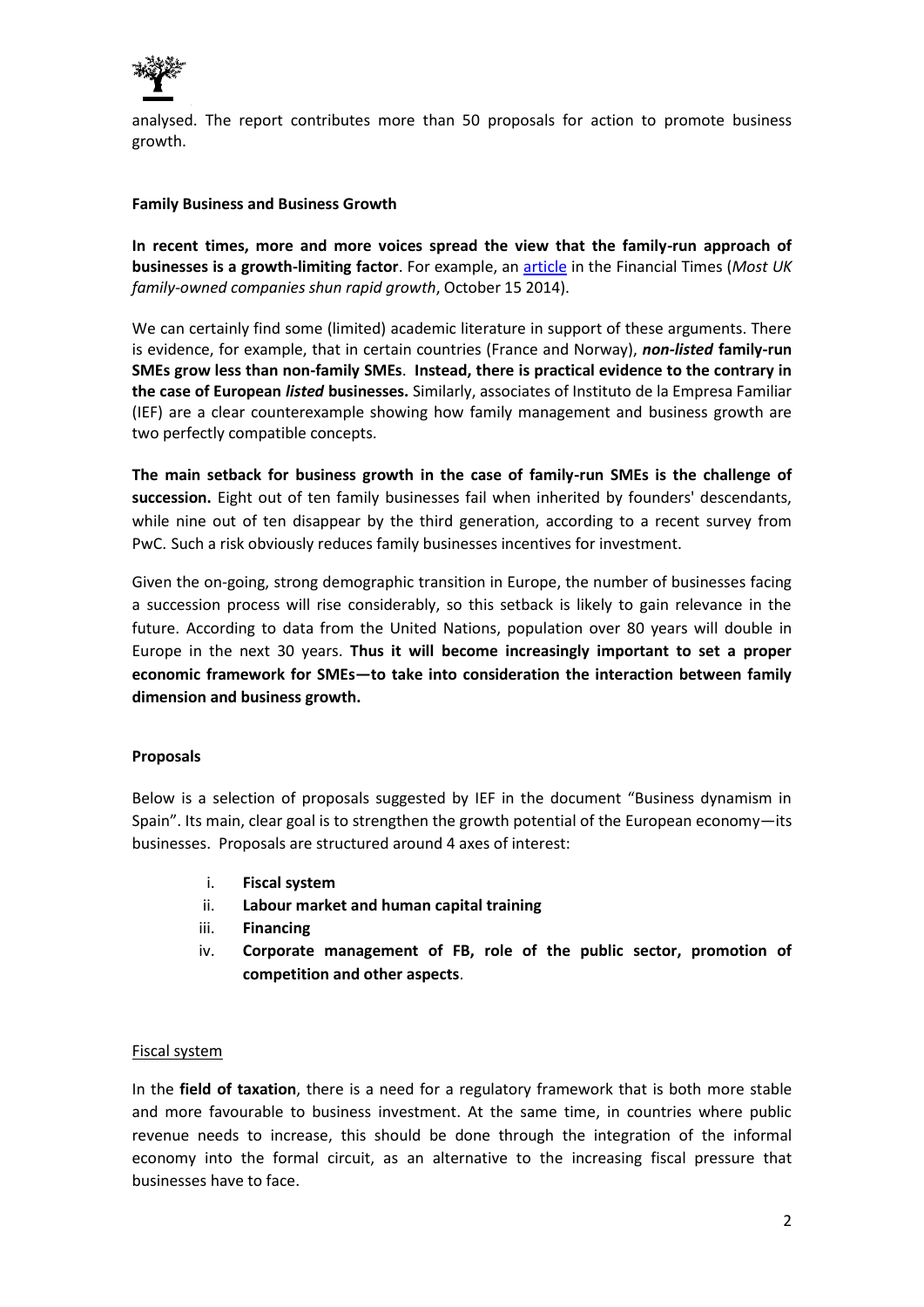

- **1. Extending the tax base by integrating informal economy into the formal circuit.** A whole set of interventions must be studied in the framework of a reform in the fight against fraud. One of them is the *Cheque Emploi Service Universel,* already in force in France and Belgium, with tax exemptions for payment mechanisms (e.g. cheques) destined to the payment of low-qualifying services that escape tax control (e.g. occasional household services).
- **2. Facilitating continuity for family-run businesses** It is essential to keep and reinforce the tax shield on productive assets, resisting temptation to put a charge on them publicized as a "tax on the rich". Furthermore, the fiscal framework for family business (tax on wealth, tax on inheritance and donation) must be guaranteed for older businesses, i.e. those where shareholders are likely to be more disperse. A proposal is set forth to include relatives up to the fourth degree of consanguinity in the calculation of necessary capital percentage to access this regulation.
- **3. Establishing a neutral tax system between debt and capital.** Taxation on capital includes up to three different taxes—those upon the business, those upon current owners, and those upon future owners (successors). Debt interest, instead, is frequently deductible in corporate tax. This difference in treatment leads to an excess of leveraging among businesses. As a way of mitigating this taxation excess, a compensation proportional to business capital (Allowance for Corporate Equity) might be implemented.
- **4. Introducing tax incentives contributing to employment creation and promoting productive business investment.** In most EU countries, taxation on financial investments and consumers is lower than that of actual investment projects, that put up with every possible tax: social contributions, corporate taxes, consumer and income taxes, successions taxes, etc. In the case of Spain, direct tax revenue generated by a business activity can be up to 13 times higher than that generated by savings of the same amount in a joint investment firm (over a time horizon of 10 years).
- **5. Strengthening tax incentives for young businesses.** In order to favour business growth, the tax system needs to be oriented to a higher degree of favouring newly-created businesses (instead of small-sized businesses). Such businesses should pay taxes at a reduced rate for a longer period (for example, 6 years), regardless of their turnover level.
- **6. Conducting a cost-profit analysis of regulatory thresholds that may be hindering business growth.** Such "regulatory benefits" may end up acting as an obstacle for growth since companies will only choose to size up if and when the benefit of doing so will exceed the cost of losing the aforementioned regulatory benefits. In the case of Spain and France this limit seems to be set under 50 employees, which reduces the percentage of medium-sized companies—an issue which is largely shared with Italy.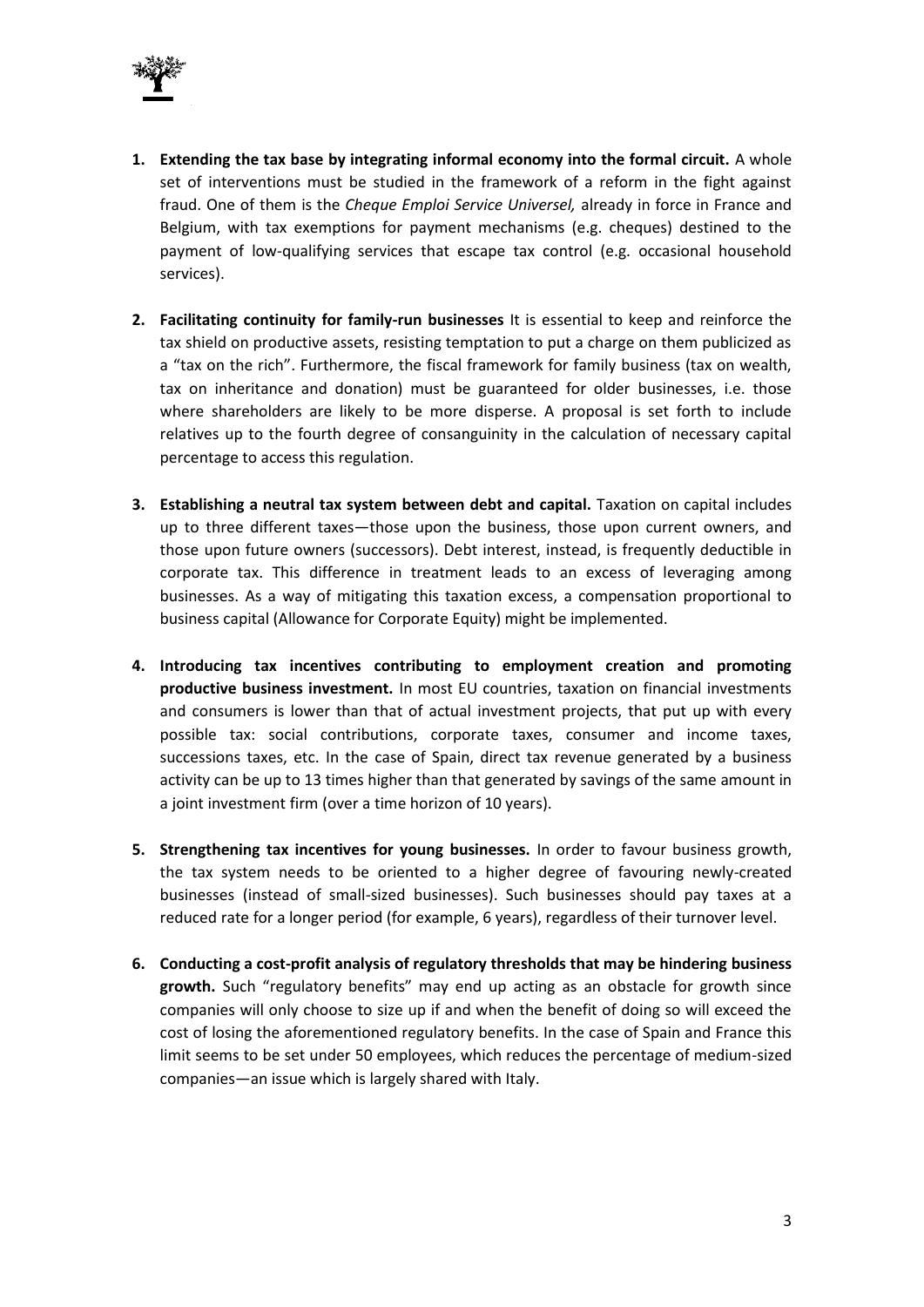

*Graph 2. Job distribution in France by business size*



Source: Luis Garicano, according to French businesses fiscal data.

**7. Promoting tax incentives for profit destined to levelling-off and capitalization reserves in order to facilitate business survival.** A business alternating profit and loss through the cycle will pay a higher tax rate than one with a more even distribution of the same profit over time. A favourable fiscal treatment for levelling-off reserves is a way to adapt fiscal pressure to each business payment capacity. As for capitalization reserve, it is oriented to strengthen a business internal reserves and compensate for negative effects of overindebtedness.

# Labour market regulation (8-11) and human capital training (12-16)

In the labour field we must follow the lead of exemplary countries such as Denmark and Austria and keep a bold stance for flexi-security. Furthermore, IEF deems convenient to promote training contracts for youth and people with employability difficulties (these would include current work-experience and training contracts).

- **8. Increasing internal labour flexibility** Certain limitations in functional and geographical mobility of workers ought to be removed, and ability for irregular working time distribution increased, including the promotion of part-time contracts.
- **9. Simplifying contractual modalities.** Reducing contracts to just three modalities—a single open-ended contract (flexible, with a rising compensation and lower social security costs), a fixed-term contract subject to business needs, and a work-training contract for youth.
- **10. Studying the creation of a capitalization Fund as per the Austrian model that does not burden businesses with additional costs.** The main novelty in this model is that the employee is granted a termination compensation system that works as a savings fund, that can be maintained even in the case of switching jobs, and that is promoted by the State to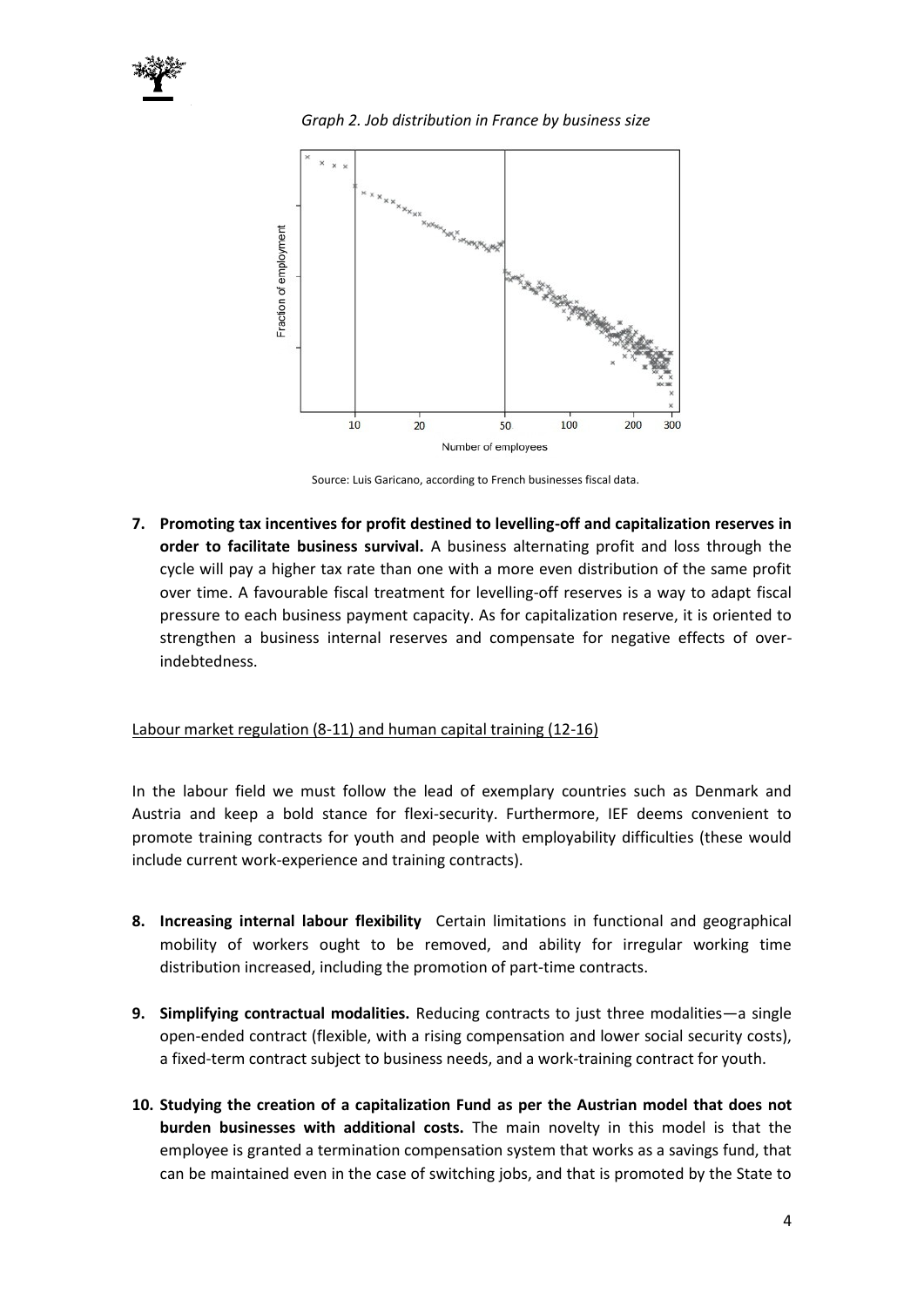

be used as a complement of the public pension. The main benefit of this is that it introduces a higher degree of mobility and flexibility in the labour market.

**11. Reforming salary system.** Salaries must be fixed according to efficiency criteria. With regard to this, salaries must include a variable, fluctuating component linked to both individual employee efforts and business results. On the contrary, practices like inflationindexation should be abandoned.





Source: OECD and WEF (2008-2009).

- **12. Thorough reform of active employment policies.** It seems clear that in order to define training priorities there must be a council with a representation of business associations, workers and central and regional (or local) tiers of Public Administration, but given such a strategic direction, management must be delegated and budget increased for financing training offered by for-profit entities, e.g. recruitment businesses.
- **13. Introducing business training with specific, professional experience-oriented contents, including finance, in all stages of education.** As a matter of fact, the financial knowledge level of students will be evaluated in the upcoming PISA report examinations to be carried out and, besides, international experts agree in stating that an appropriate financial education decisively contributes to economic growth, since it acts as a promote of market transparency and facilitates an efficient allocation of resources.
- **14. Considering the level and type of entrepreneur's training as well as languages knowledge among the requirements for public aid (either direct or financial).** Since the probability of success depends on the training type and level, and confronted with a scarce fiscal incentive margin, this conditioning based on the educational profile of the entrepreneur is a way to maximize the efficiency of public policies.
- **15. Integrating educational system into business network, with mandatory work-training at university, and promoting the dual vocational training model.** In order to promote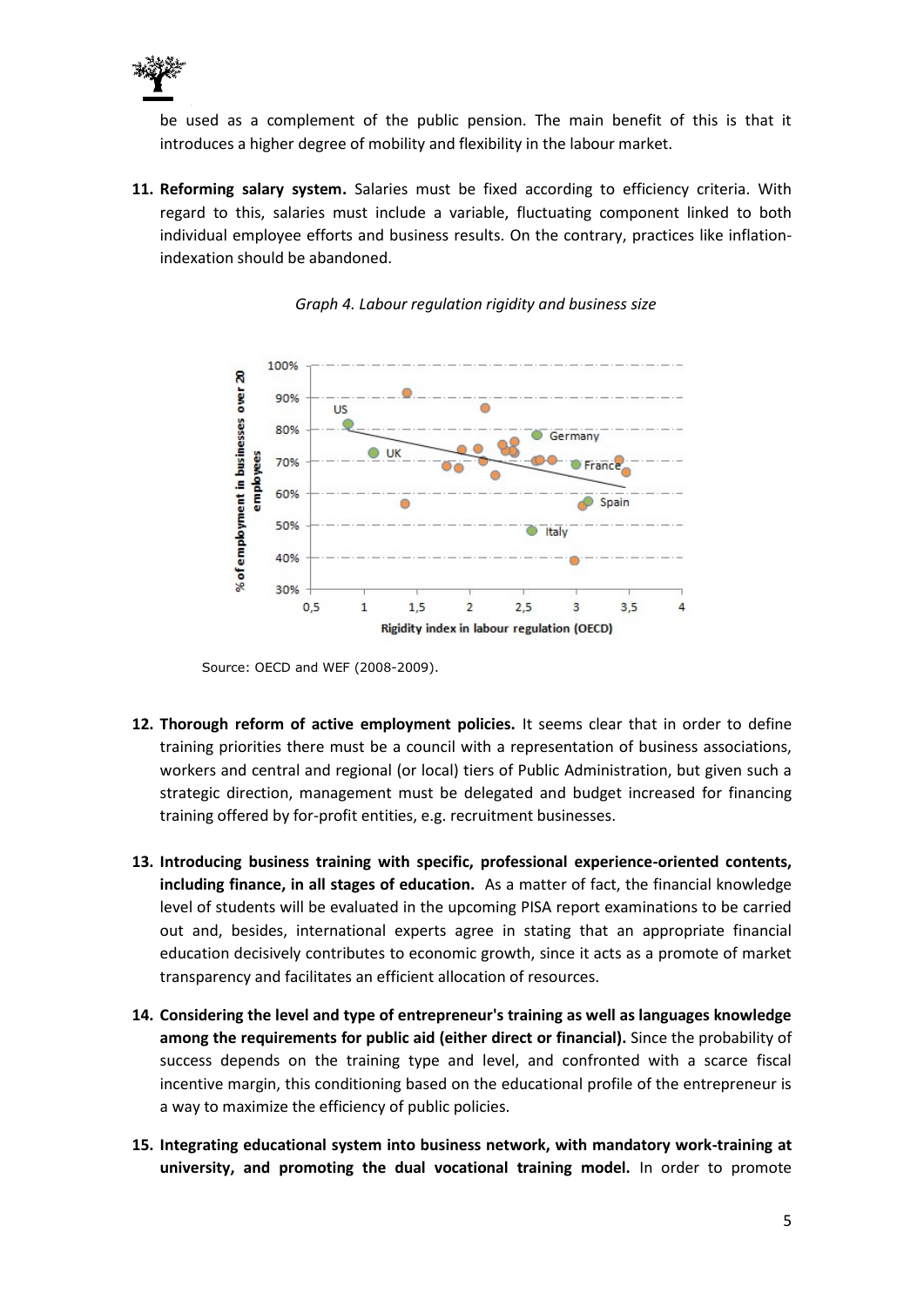

business spirit it is essential that young students experience a close relation to business. With regard to this, the European Commission is recommending member states to offer at least one practical business experience before completing compulsory education.

**16. Establishing a minimum of core and optional subjects in English in college degrees.**  Establishing, on a general-purpose basis, that in order to validate a degree, a proportion not inferior to 15% of the credits must be taught in English.

# Diversification of financial sources for business projects

With regard to **financing**, there is a need to correct an excessive subjection of mainland Europe companies to bank credit, an issue which is more acute in smaller businesses and, above all, in young businesses.

- **17. Promotion of European Banking Union.** Creation of a European guarantee deposit fund, with identical conditions for all depositors. This requires, in turn, another two institutions on a European level: a system for the resolution of banking crises common to all countries from the guarantee fund, and a common system for monitoring financial entities headquartered in the ECB.
- **18. Incentives for business participation in capital markets.** Management companies of these markets (e.g. MAB in Spain) ought to have specialized departments for assessment to entrepreneurs willing to enter them. At the same time, the cost of access for businesses should have some fiscal benefits and the public sector might want to redirect its grants policy, etc. in favour of participating businesses.
- **19. Creating a European rating agency**. Such an agency would compete with the three big players (S&P's, Fitch, Moody's) and facilitate SMEs access to a rating.
- **20. Deduction for company investment in Alternative Stock Exchange Markets (aimed at smaller size businesses).** In symmetry with the one above, this measure aims at making medium-sized listed companies more appealing to investors.
- **21. Developing European negotiation platforms.** If a market does not reach a critical mass that is large enough in number of listed companies, it might not be attractive for investors, as it does not offer enough liquidity nor allows for the development of a sufficient infrastructure of analysts and intermediaries, essential to guarantee market consolidation. In this regards, IEF positively values EC initiative to truly build a capital union by means of higher harmonization and regulatory integration.
- **22. Creating an investment vehicle specializing in recently-created businesses.** Specifically a 25% deduction is proposed for investments in this fund or in newly-created businesses kept for a minimum of 5 years, as well as a 50% bonus on dividends and gains thus obtained in the first 8 years of operation.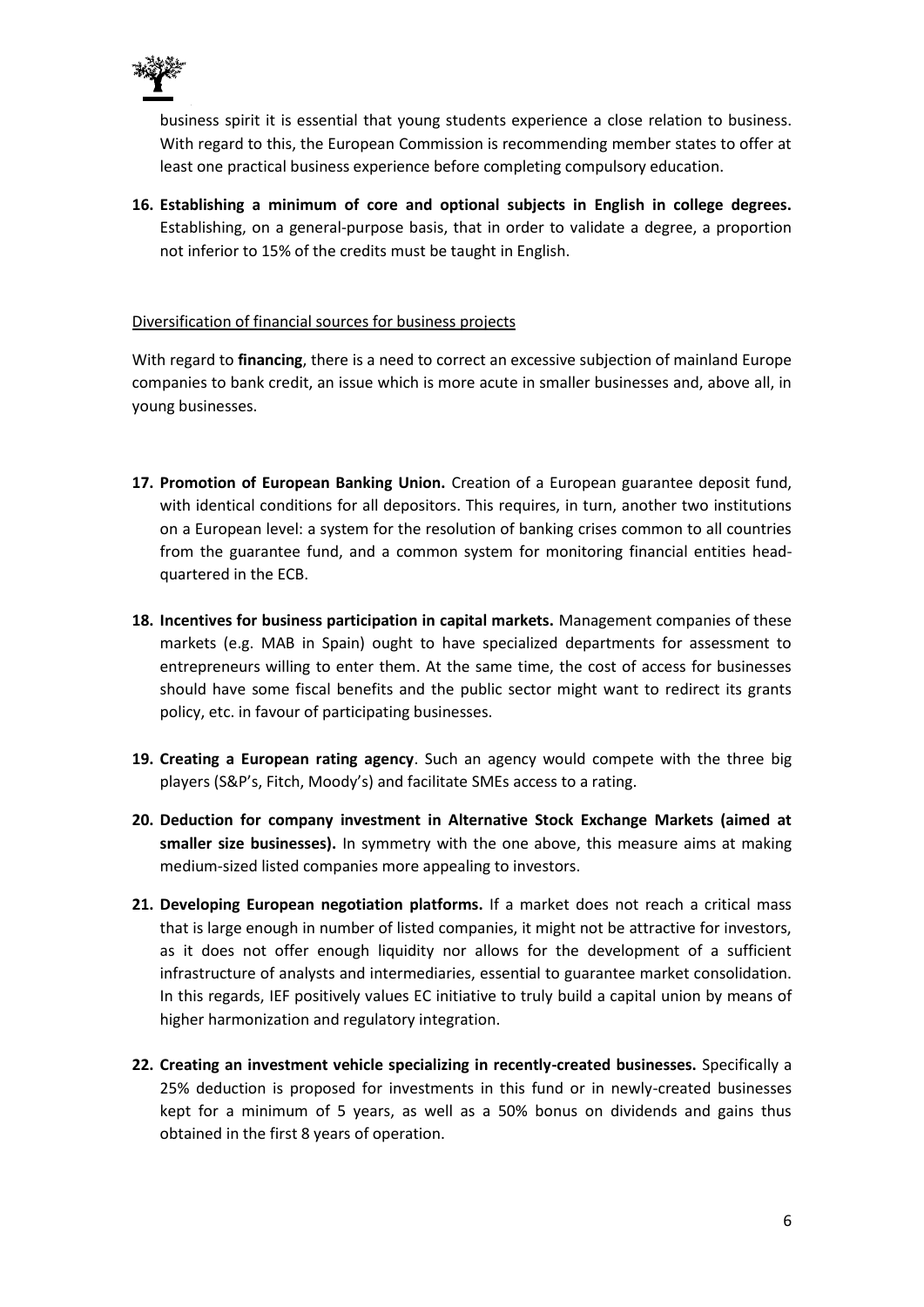

- **23. Extending tax benefits of venture capital funds to intermediate debt funds.** Intermediate debt funds ("Mezzanine Finance") aim to favour access to financing oriented to acquiring businesses in early development stages, in order to facilitate their growth in size. In countries where venture capital funds enjoy a favourable fiscal treatment regarding dividends and gains obtained through their regular investments (shares in capital of nonfinancial, non-real estate and non-listed businesses), this treatment should be extended to interests perceived from investee businesses, so that "intermediate debt" funds would enjoy this favourable fiscal treatment. Removal of burdens for emission in Alternative Bond Markets is a step in the right direction, but it is not enough to promote growth among younger businesses.
- **24. Securitisation of business loans.** Even though the process of financial entities assets securitisation is in the inception of the current crisis, it still is a valid alternate instrument for funding, and thus for increasing the available credit volume. Specifically there is a need to standardize securitisations and reduce their complexity, improve market transparency and adequately align incentives for all participants. The EC has recently open a consultation process to improve regulation in this field.
- **25. Promoting investment of pension funds and insurance companies in entrepreneurial capital funds.** This source of financing is fundamental in the entrepreneurial phase of creating a business as well as its early steps. Intervention of long-term institutional investors (pension funds and insurance companies) in most European countries is low when compared to the U.S. Our proposal is to align Member States laws with those of the United States, so that such funds allocate a reduced percentage (below 1%) of their assets to invest in long-term projects managed by entrepreneurial capital funds.
- **26. Extending tax incentives for business angels.** In the case of natural persons, this kind of activity needs a bolder fiscal support than it enjoys at present. Restrictions need to be eased over yearly and multi-yearly amounts invested per person, over entrepreneur's family involvement in them, and over the size of eligible businesses. The magnitude of tax incentives in most countries is still very low compared to those of such countries as the United Kingdom, where deductions reach a 30% (with a maximum £300,000). This incentive scheme has gathered very positive reviews after which the United Kingdom government decided to extended its reach.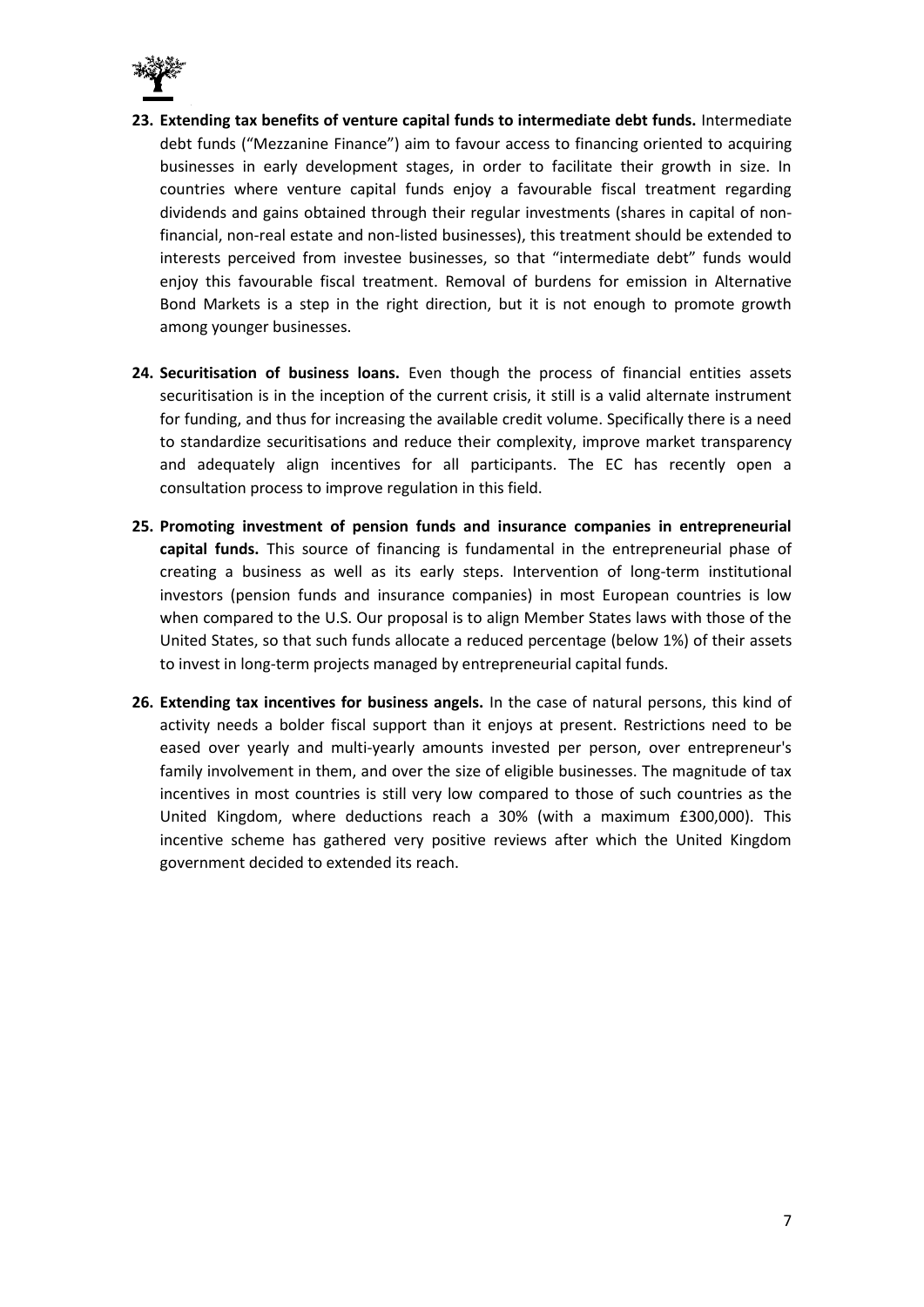

*Graph 5. Development of financial markets and business size in major EU countries and in the United States*



Other relevant aspects: Corporate management of FB, role of the public sector, promotion of competition, etc.

IEF confirms there is ample margin for improvement in most EU countries to create a regulatory framework that is more flexible and more favourable to free competition and research.

- **27. Facilitating business transfers and adoption of best practices in SMEs**. There is an interesting initiative with regard to this—Reempresa, the main Spanish platform bringing together businesses and M&A agents, lawyers, auditors, accountants, tax professionals, banks, and all relevant intermediaries and agents involved with business transfers. This platform, however, is only operating in Catalonia and an official platform is needed on a nation-wide level, same as there is a National Public Occupation Service.
- **28. Promoting European home market.** The value of exported goods outside of the U.S. is but a 7% of total exchange of goods (intra- and extra-U.S.), according to the Commodity Flow Survey. Instead, exports of member states outside EU amounts to 35% of total Union trade, which reflects an economic integration level that is 5 times lower.
- **29. Direct financing of public sector / Increasing European Investment Bank resources**  Europe's investment potential in cross-border infrastructures is considerable and must be unlocked.
- **30. Implementing a single official administrative documentation registry for each person, either natural or legal.** Regardless of the competency distribution among administrations (central, autonomous, local) and the Member State they belong to, any administrative entity requiring documentation from a business or a resident will be forced to consult such a registry as a previous step to placing a new request upon a citizen (a fee being imposed on the administrative entity should the procedure not be followed). In this way, the burden of evidence in supplying documentation already delivered shifts from the applicant to the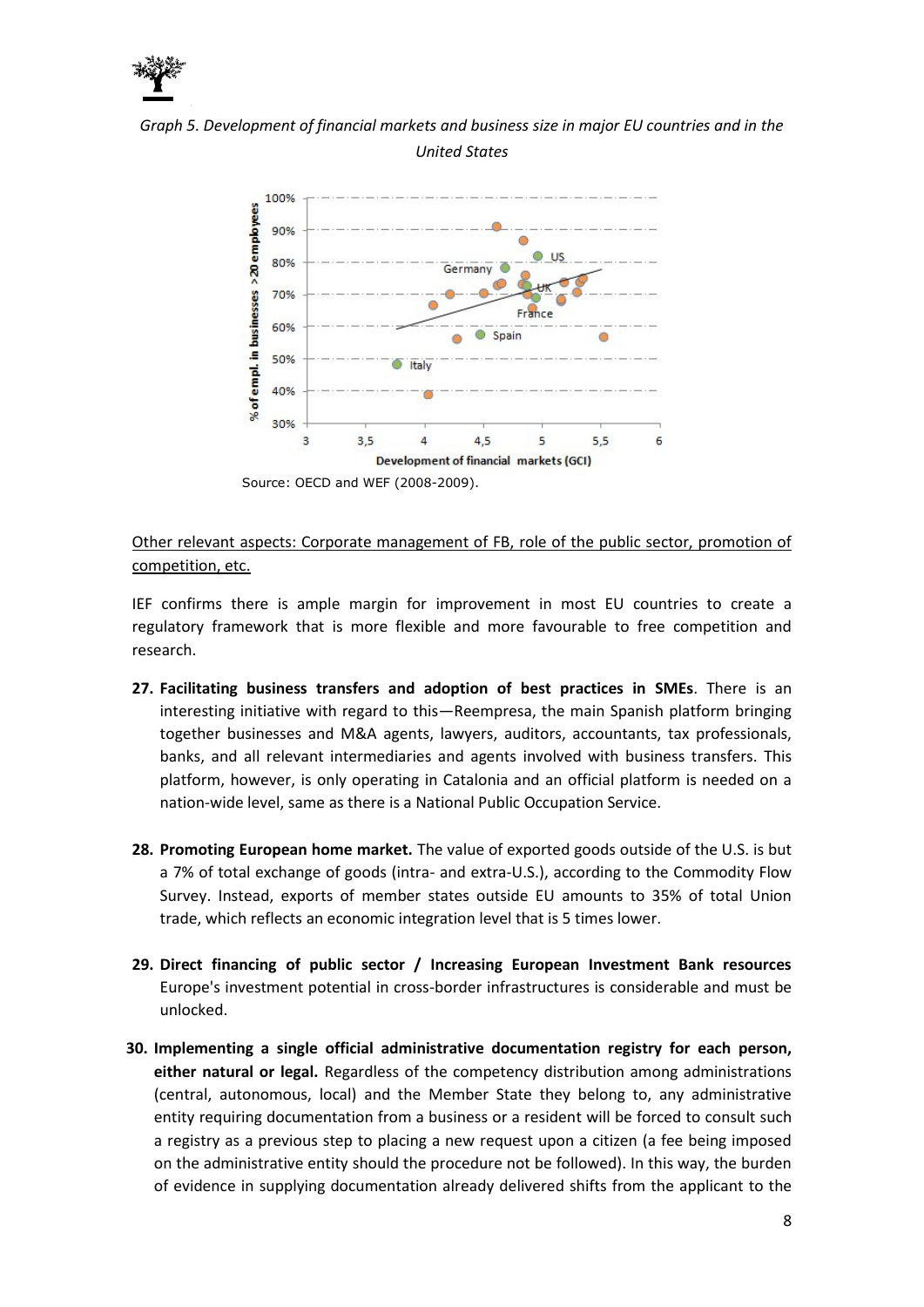

administration. With this, two basic goals are pursued: (i) Facilitating the detection of illegal behaviour and acting as a deterrent of such a behaviour by means of cross-referencing several registries; (ii) Reducing the cost of documentation-related formalities faced by users.

- **31. Implementing the "Common Commencement Dates" model for introduction or amendment of regulations concerning businesses.** This proposal consists of establishing certain fixed days a year (e.g. April 29 and October 29, as suggested by the European Commission) for all new regulations and reforms affecting businesses will come into effect, so as to increase predictability and application for employers. In Spain these dates have been fixed on January 1st and June 2nd, respectively.
- **32. Extending the catalogue of relevant indicators and data available from Eurostat, in a disaggregate level, and structured in such a way that allows for easy use and consultation.**
- **33. Compiling periodical official statistics to have a more precise view of family business situation.** This is a long-standing request from European Family Business (EFB), an organization representing European family-run companies, to the European statistics office (Eurostat). Including FB in official statistics is essential as such businesses are the backbone of economy and have distinctive traits interacting with many aspects of economic policy (business dynamism, taxation, employment...).
- **34. Creating a public-private venture capital fund for young and innovative businesses (less than 6 years old and with an average investment of 15% in R&D).**
- **35. Creating Technological Certification Offices in universities.** These offices would ease patenting processes, copyright protection and innovation marketing, including applicable logistics support to create new businesses. In the case of entrepreneurs they could also act as technological advisers. This last role can also be assumed by Patent Offices.
- **36. Strengthening monitoring for compliance of Intellectual Copyright and penalties.** Intellectual property ought to enjoy a more efficient protection, including allocation of additional resources to courts responsible for such subject and the institutionalization of speedy trials.
- **37. Allowing and increasing private participation in agencies (national and local) supporting internationalization.** Private actors can contribute discipline and know-how to the management of such agencies, as well as enlarge their reach. There are some outstanding countries in this field (e.g. Italy, France, Japan) where external promotion agencies (ICE, FINPRO and JETRO, respectively) have a major participation from the private sector in administrative boards.
- **38. Introducing virtually universal principles of free access and free exercise in professional services and property restrictions, save for provisions set forth in European laws.**  Improvements in this important sector regulation, which is apt to generate up to a 30% of college graduates occupation, is key for the generation and materialisation of new business ideas with a high-growth potential. In spite of it, the pressure of groups affected by this measure is proving very hard to overcome.